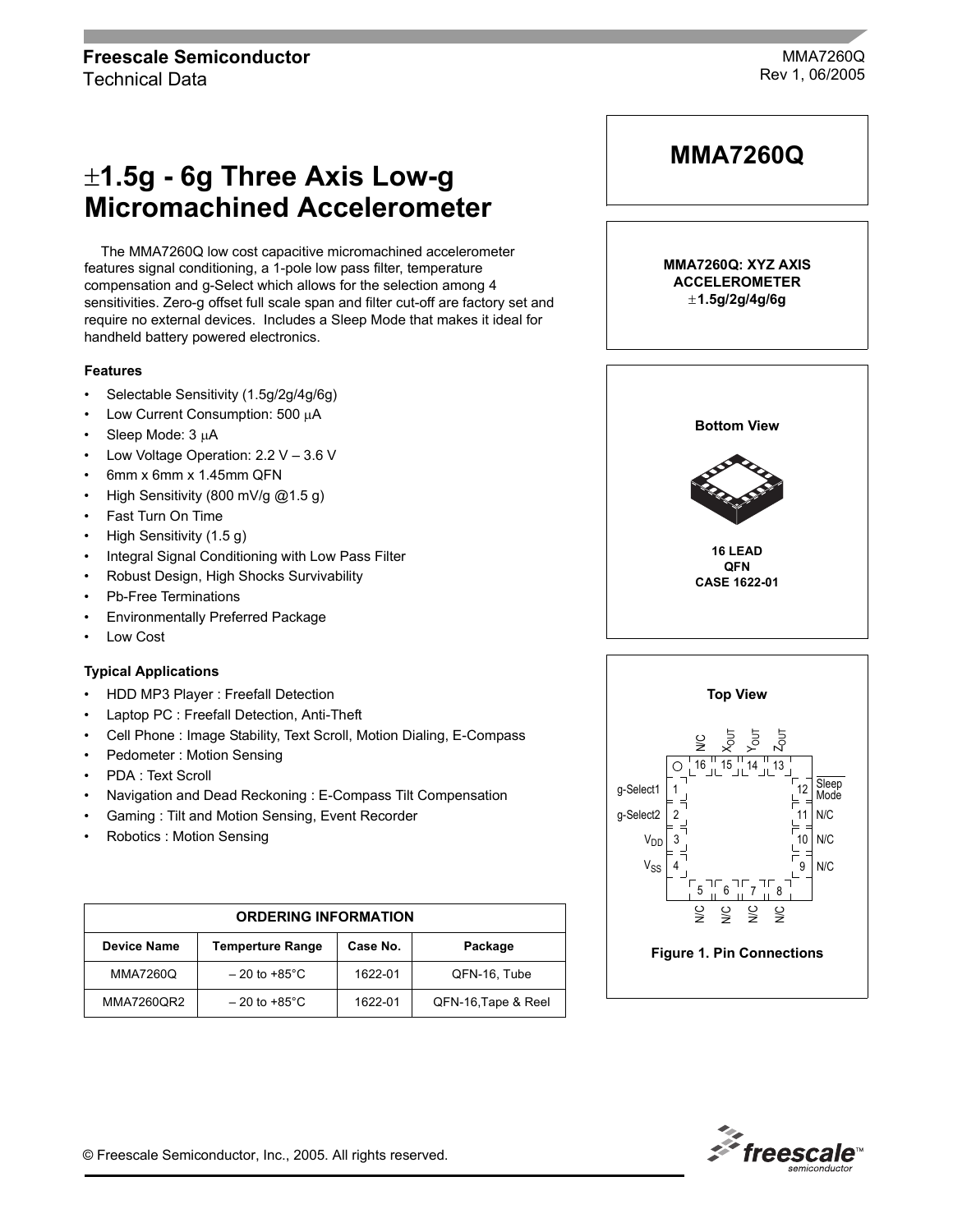

**Figure 2. Simplified Accelerometer Functional Block Diagram**

#### **Table 1. Maximum Ratings**

(Maximum ratings are the limits to which the device can be exposed without causing permanent damage.)

| Rating                          | Symbol           | Value            | Unit |
|---------------------------------|------------------|------------------|------|
| Maximum Acceleration (all axis) | $g_{\text{max}}$ | ±2000            | g    |
| Supply Voltage                  | $V_{DD}$         | $-0.3$ to $+3.6$ |      |
| Drop Test $(1)$                 | $D_{drop}$       | 1.8              | m    |
| Storage Temperature Range       | <sup>I</sup> stg | $-40$ to $+125$  | °C   |

1. Dropped onto concrete surface from any axis.

# **ELECTRO STATIC DISCHARGE (ESD)**

#### **WARNING: This device is sensitive to electrostatic discharge.**

Although the Freescale accelerometer contains internal 2000 V ESD protection circuitry, extra precaution must be taken by the user to protect the chip from ESD. A charge of over 2000 volts can accumulate on the human body or associated test equipment. A charge of this magnitude can

alter the performance or cause failure of the chip. When handling the accelerometer, proper ESD precautions should be followed to avoid exposing the device to discharges which may be detrimental to its performance.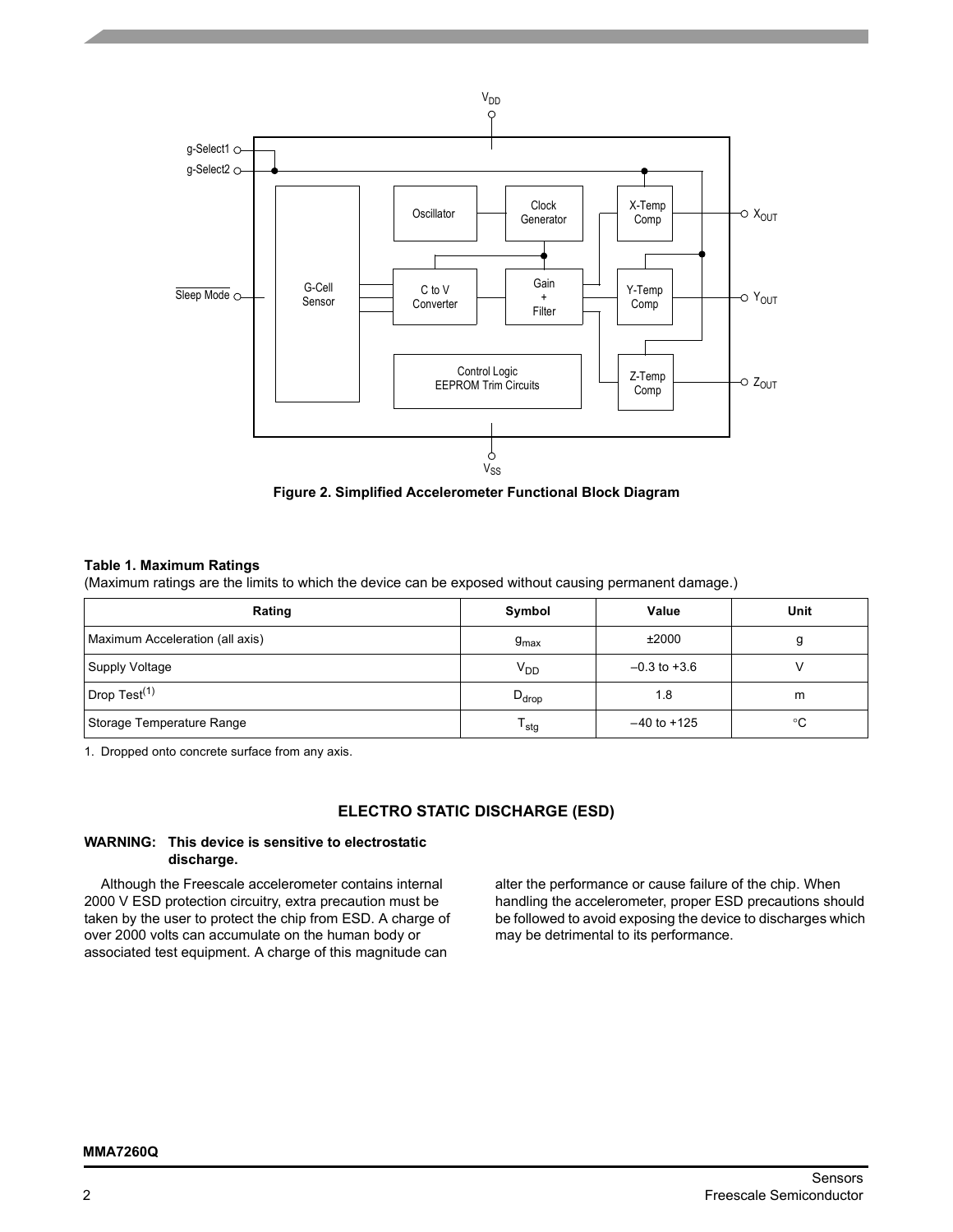### **Table 2. Operating Characteristics**

Unless otherwise noted:  $-20^{\circ}C \leq T_A \leq 85^{\circ}C$ , 2.2 V  $\leq$  V<sub>DD</sub>  $\leq$  3.6 V, Acceleration = 0g, Loaded output<sup>(1)</sup>

| Characteristic                                                         | Symbol                | Min            | <b>Typ</b>               | Max                      | Unit                 |
|------------------------------------------------------------------------|-----------------------|----------------|--------------------------|--------------------------|----------------------|
| Operating Range <sup>(2)</sup>                                         |                       |                |                          |                          |                      |
| Supply Voltage <sup>(3)</sup>                                          | $V_{DD}$              | 2.2            | 3.3                      | 3.6                      | V                    |
| Supply Current                                                         | $I_{DD}$              |                | 500                      | 800                      | μA                   |
| Supply Current at Sleep Mode <sup>(4)</sup>                            | aa <sup>l</sup>       |                | 3                        | 10                       | $\mu$ A              |
| <b>Operating Temperature Range</b>                                     | $T_A$                 | $-20$          |                          | $+85$                    | °C                   |
| Acceleration Range, X-Axis, Y-Axis, Z-Axis                             |                       |                |                          |                          |                      |
| g-Select1 & 2:00                                                       | 9 <sub>FS</sub>       |                | ±1.5                     |                          | g                    |
| g-Select1 & 2: 10                                                      | $g_{FS}$              |                | ±2.0                     |                          | g                    |
| g-Select1 & 2:01                                                       | $g_{FS}$              |                | ±4.0                     |                          | g                    |
| g-Select1 & 2: 11                                                      | 9 <sub>FS</sub>       |                | ±6.0                     |                          | g                    |
| Output Signal                                                          |                       |                |                          |                          |                      |
| Zero g (T <sub>A</sub> = 25°C, V <sub>DD</sub> = 3.3 V) <sup>(5)</sup> | $V_{OFF}$             | 1.485          | 1.65                     | 1.815                    | V                    |
| Zero g                                                                 | $V_{OFF}$ , $T_A$     |                | ±2                       |                          | mg/°C                |
| Sensitivity ( $T_A$ = 25°C, $V_{DD}$ = 3.3 V)                          |                       |                |                          |                          |                      |
| 1.5g                                                                   | $S_{1.5g}$            | 740            | 800                      | 860                      | mV/g                 |
| 2g                                                                     | $S_{2g}$              | 555            | 600                      | 645                      | mV/g                 |
| 4g                                                                     | $S_{4g}$              | 277.5          | 300                      | 322.5                    | mV/g                 |
| 6g                                                                     | $S_{6g}$              | 185            | 200                      | 215                      | mV/g                 |
| Sensitivity                                                            | $S,T_A$               |                | ±0.03                    |                          | $\%$ /°C             |
| <b>Bandwidth Response</b>                                              |                       |                |                          |                          |                      |
| <b>XY</b>                                                              | $f_{-3dB}$            |                | 350                      |                          | <b>Hz</b>            |
| Z                                                                      | $f_{-3dB}$            |                | 150                      |                          | Hz                   |
| Noise                                                                  |                       |                |                          |                          |                      |
| RMS (0.1 Hz - 1 kHz) <sup>(4)</sup>                                    | $n_{RMS}$             |                | 4.7                      |                          | mVrms                |
| Power Spectral Density RMS (0.1 Hz - 1 kHz) <sup>(4)</sup>             | $n_{PSD}$             |                | 350                      |                          | $\mu$ g/ $\sqrt{Hz}$ |
| <b>Control Timing</b>                                                  |                       |                |                          |                          |                      |
| Power-Up Response Time <sup>(6)</sup>                                  | t <sub>RESPONSE</sub> |                | 1.0                      | 2.0                      | ms                   |
| Enable Response Time(7)                                                | t <sub>ENABLE</sub>   |                | 0.5                      | 2.0                      | ms                   |
| Sensing Element Resonant Frequency                                     |                       |                |                          |                          |                      |
| XY                                                                     | f <sub>GCELL</sub>    |                | 6.0                      |                          | kHz                  |
| Z                                                                      | f <sub>GCELL</sub>    |                | 3.4                      |                          | kHz                  |
| Internal Sampling Frequency                                            | $f_{CLK}$             |                | 11                       | $\overline{\phantom{0}}$ | kHz                  |
| Output Stage Performance                                               |                       |                |                          |                          |                      |
| Full-Scale Output Range ( $I_{OUT}$ = 30 µA)                           | V <sub>FSO</sub>      | $V_{SS}$ +0.25 |                          | $VDD - 0.25$             | V                    |
| Nonlinearity, X <sub>OUT</sub> , Y <sub>OUT</sub> , Z <sub>OUT</sub>   | NL <sub>OUT</sub>     | $-1.0$         | $\overline{\phantom{0}}$ | $+1.0$                   | %FSO                 |
| Cross-Axis Sensitivity <sup>(8)</sup>                                  | $V_{XY, XZ, YZ}$      |                | —                        | 5.0                      | %                    |

1. For a loaded output, the measurements are observed after an RC filter consisting of a 1.0 kΩ resistor and a 0.1 µF capacitor to ground.

2. These limits define the range of operation for which the part will meet specification.

3. Within the supply range of 2.2 and 3.6 V, the device operates as a fully calibrated linear accelerometer. Beyond these supply limits the device may operate as a linear device but is not guaranteed to be in calibration.

4. This value is measured with g-Select in 1.5g mode.

5. The device can measure both + and - acceleration. With no input acceleration the output is at midsupply. For positive acceleration the output will increase above  $V_{DD}/2$ . For negative acceleration, the output will decrease below  $V_{DD}/2$ .

6. The response time between 10% of full scale Vdd input voltage and 90% of the final operating output voltage.

7. The response time between 10% of full scale Sleep Mode input voltage and 90% of the final operating output voltage.

8. A measure of the device's ability to reject an acceleration applied 90° from the true axis of sensitivity.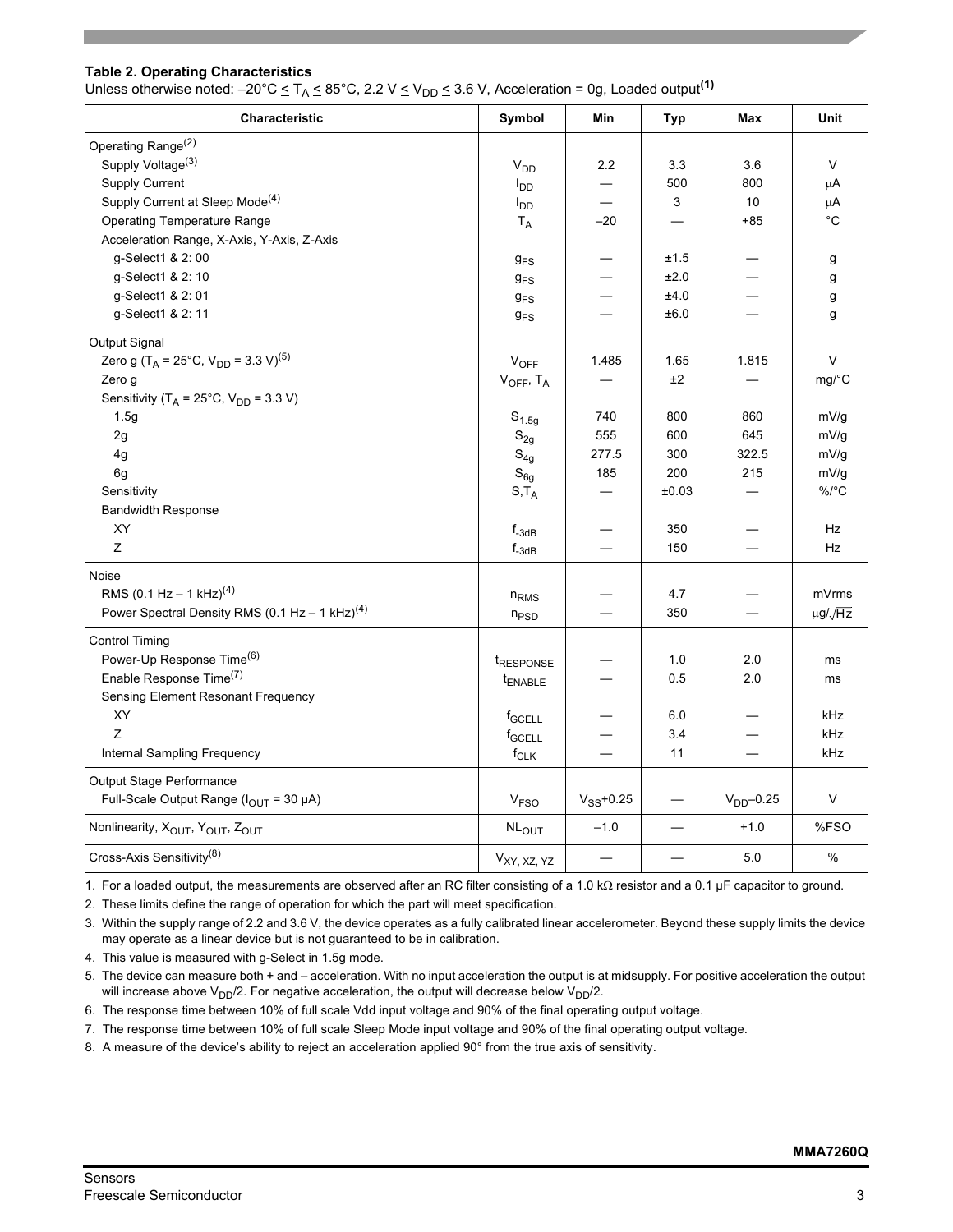## **PRINCIPLE OF OPERATION**

The Freescale accelerometer is a surface-micromachined integrated-circuit accelerometer.

The device consists of two surface micromachined capacitive sensing cells (g-cell) and a signal conditioning ASIC contained in a single integrated circuit package. The sensing elements are sealed hermetically at the wafer level using a bulk micromachined cap wafer.

The g-cell is a mechanical structure formed from semiconductor materials (polysilicon) using semiconductor processes (masking and etching). It can be modeled as a set of beams attached to a movable central mass that move between fixed beams. The movable beams can be deflected from their rest position by subjecting the system to an acceleration ([Figure 3](#page-3-0)) .

As the beams attached to the central mass move, the distance from them to the fixed beams on one side will increase by the same amount that the distance to the fixed beams on the other side decreases. The change in distance is a measure of acceleration.

The g-cell beams form two back-to-back capacitors [\(Figure 3](#page-3-0)). As the center beam moves with acceleration, the distance between the beams changes and each capacitor's value will change,  $(C = A\varepsilon/D)$ . Where A is the area of the beam,  $\varepsilon$  is the dielectric constant, and D is the distance between the beams.

The ASIC uses switched capacitor techniques to measure the g-cell capacitors and extract the acceleration data from the difference between the two capacitors. The ASIC also signal conditions and filters (switched capacitor) the signal, providing a high level output voltage that is ratiometric and proportional to acceleration.



<span id="page-3-0"></span>**Figure 3. Simplified Transducer Physical Model**

#### **SPECIAL FEATURES**

#### **g-Select**

The g-Select feature allows for the selection among 4 sensitivities present in the device. Depending on the logic input placed on pins 1 and 2, the device internal gain will be changed allowing it to function with a 1.5g, 2g, 4g, or 6g sensitivity (Table 3). This feature is ideal when a product has applications requiring different sensitivities for optimum performance. The sensitivity can be changed at anytime during the operation of the product. The g-Select1 and g-Select2 pins can be left unconnected for applications requiring only a 1.5g sensitivity as the device has an internal pulldown to keep it at that sensitivity (800mV/g).

|  | Table 3. g-Select pin Descriptions |
|--|------------------------------------|
|  |                                    |

| g-Select2 | g-Select1 | g-Range | Sensitivity |
|-----------|-----------|---------|-------------|
|           |           | 1.5g    | 800mV/g     |
|           |           | 2g      | 600mV/g     |
|           |           | 4g      | 300mV/g     |
|           |           | 6g      | 200mV/g     |

#### **Sleep Mode**

The 3 axis accelerometer provides a Sleep Mode that is ideal for battery operated products. When Sleep Mode is active, the device outputs are turned off, providing significant reduction of operating current. A low input signal on pin 12 (Sleep Mode) will place the device in this mode and reduce the current to 3uA typ. For lower power consumption, it is recommended to set g-Select1 and g-Select2 to 1.5g mode. By placing a high input signal on pin 12, the device will resume to normal mode of operation.

#### **Filtering**

The 3 axis accelerometer contains onboard single-pole switched capacitor filters. Because the filter is realized using switched capacitor techniques, there is no requirement for external passive components (resistors and capacitors) to set the cut-off frequency.

#### **Ratiometricity**

Ratiometricity simply means the output offset voltage and sensitivity will scale linearly with applied supply voltage. That is, as supply voltage is increased, the sensitivity and offset increase linearly; as supply voltage decreases, offset and sensitivity decrease linearly. This is a key feature when interfacing to a microcontroller or an A/D converter because it provides system level cancellation of supply induced errors in the analog to digital conversion process.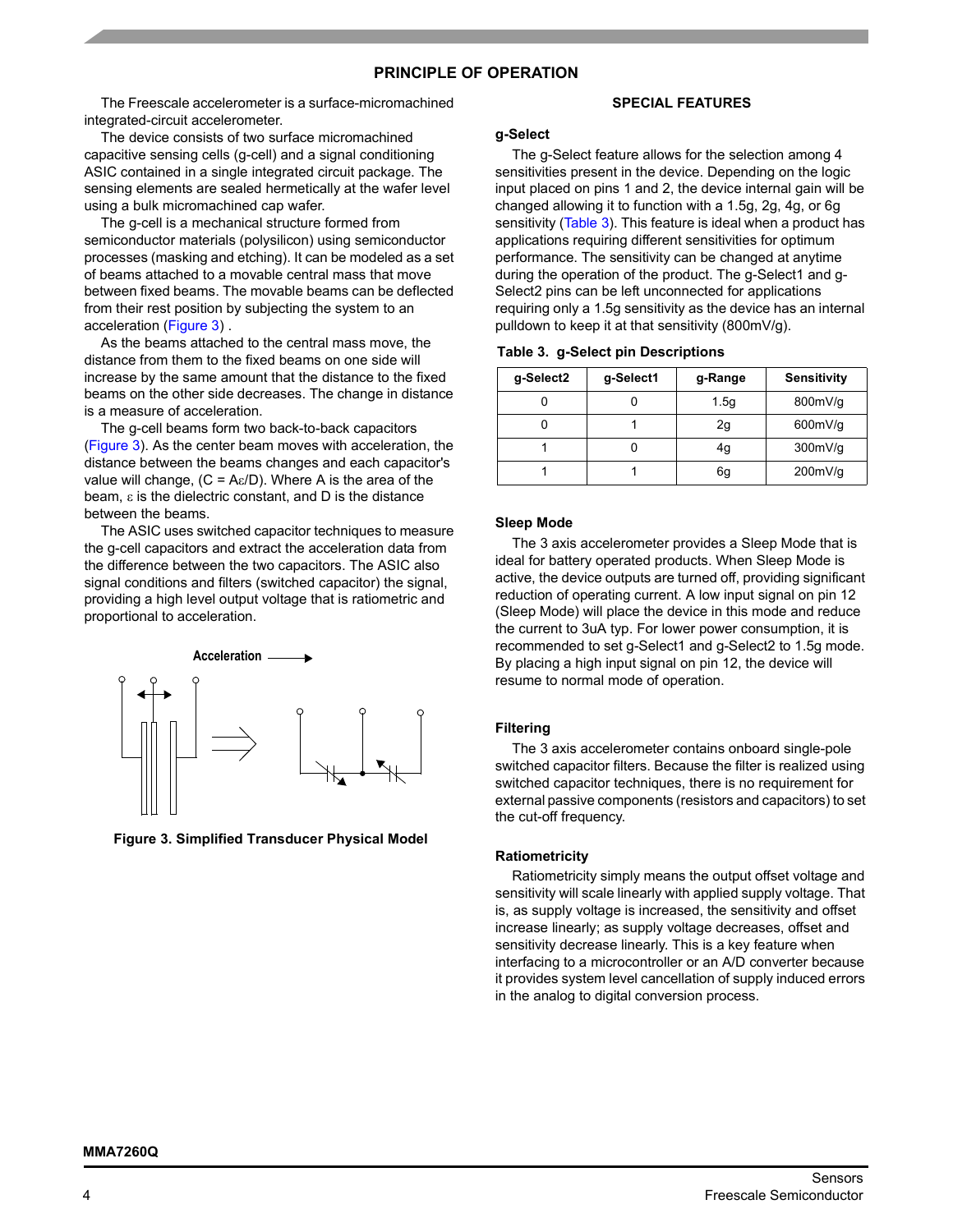# **BASIC CONNECTIONS**

# **Pin Descriptions**



### **Table 4. Pin Descriptions**

| Pin No.  | <b>Pin Name</b>  | <b>Description</b>                                  |
|----------|------------------|-----------------------------------------------------|
| 1        | g-Select1        | Logic input pin to select g level.                  |
| 2        | g-Select2        | Logic input pin to select g level.                  |
| 3        | $V_{DD}$         | Power Supply Input                                  |
| 4        | $V_{SS}$         | Power Supply Ground                                 |
| $5 - 7$  | N/C              | No internal connection.<br>Leave unconnected.       |
| $8 - 11$ | N/C              | Unused for factory trim.<br>Leave unconnected.      |
| 12       | Sleep Mode       | Logic input pin to enable product or<br>Sleep Mode. |
| 13       | $Z_{\text{OUT}}$ | Z direction output voltage.                         |
| 14       | $Y_{OUT}$        | Y direction output voltage.                         |
| 15       | $X_{\text{OUT}}$ | X direction output voltage.                         |
| 16       | N/C              | No internal connection.<br>Leave unconnected.       |





## **PCB Layout**



#### <span id="page-4-0"></span>**Figure 6. Recommended PCB Layout for Interfacing Accelerometer to Microcontroller**

#### **NOTES:**

- 1. Use 0.1  $\mu$ F capacitor on  $V_{DD}$  to decouple the power source.
- 2. Physical coupling distance of the accelerometer to the microcontroller should be minimal.
- 3. Flag underneath package is connected to ground.
- 4. Place a ground plane beneath the accelerometer to reduce noise, the ground plane should be attached to all of the open ended terminals shown in [Figure 6](#page-4-0).
- 5. Use an RC filter with 1.0 k $\Omega$  and 0.1 µF on the outputs of the accelerometer to minimize clock noise (from the switched capacitor filter circuit).
- 6. PCB layout of power and ground should not couple power supply noise.
- 7. Accelerometer and microcontroller should not be a high current path.
- 8. A/D sampling rate and any external power supply switching frequency should be selected such that they do not interfere with the internal accelerometer sampling frequency (11 kHz for the sampling frequency). This will prevent aliasing errors.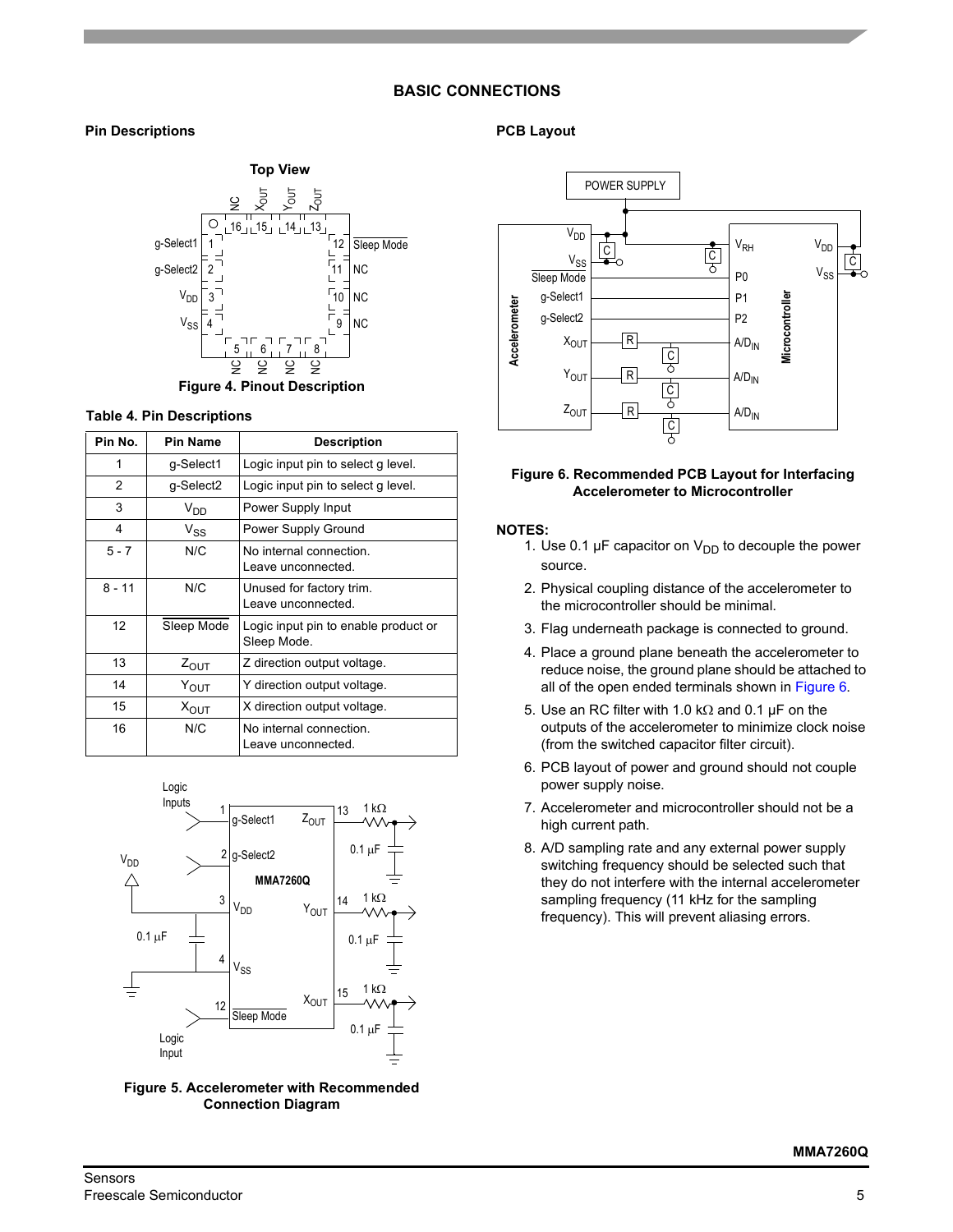

#### **MMA7260Q**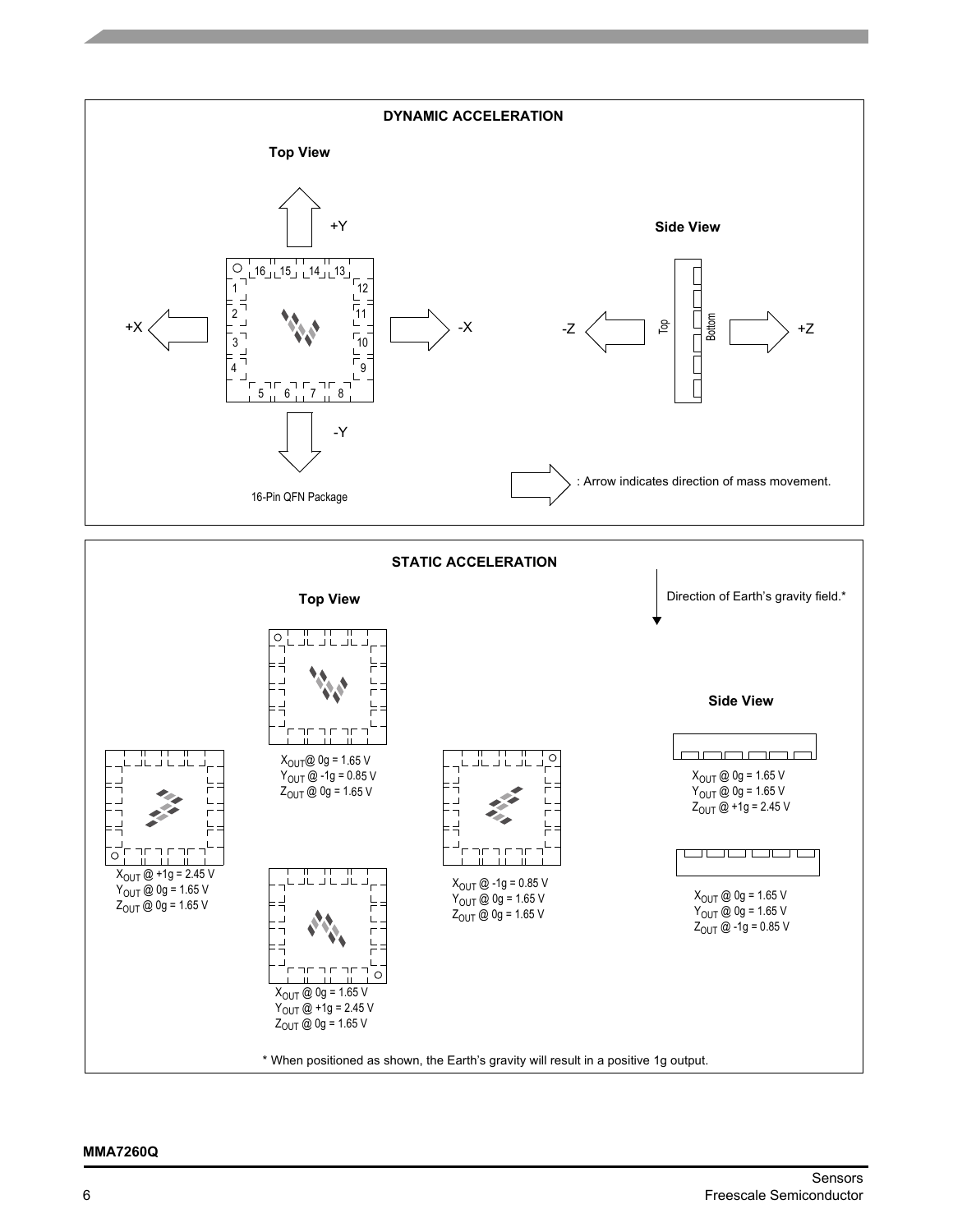# **MINIMUM RECOMMENDED FOOTPRINT FOR SURFACE MOUNTED APPLICATIONS**

Surface mount board layout is a critical portion of the total design. The footprint for the surface mount packages must be the correct size to ensure proper solder connection interface between the board and the package.

With the correct footprint, the packages will self-align when subjected to a solder reflow process. It is always recommended to design boards with a solder mask layer to avoid bridging and shorting between solder pads.





## **PACKAGE DIMENSIONS**

### **MMA7260Q**